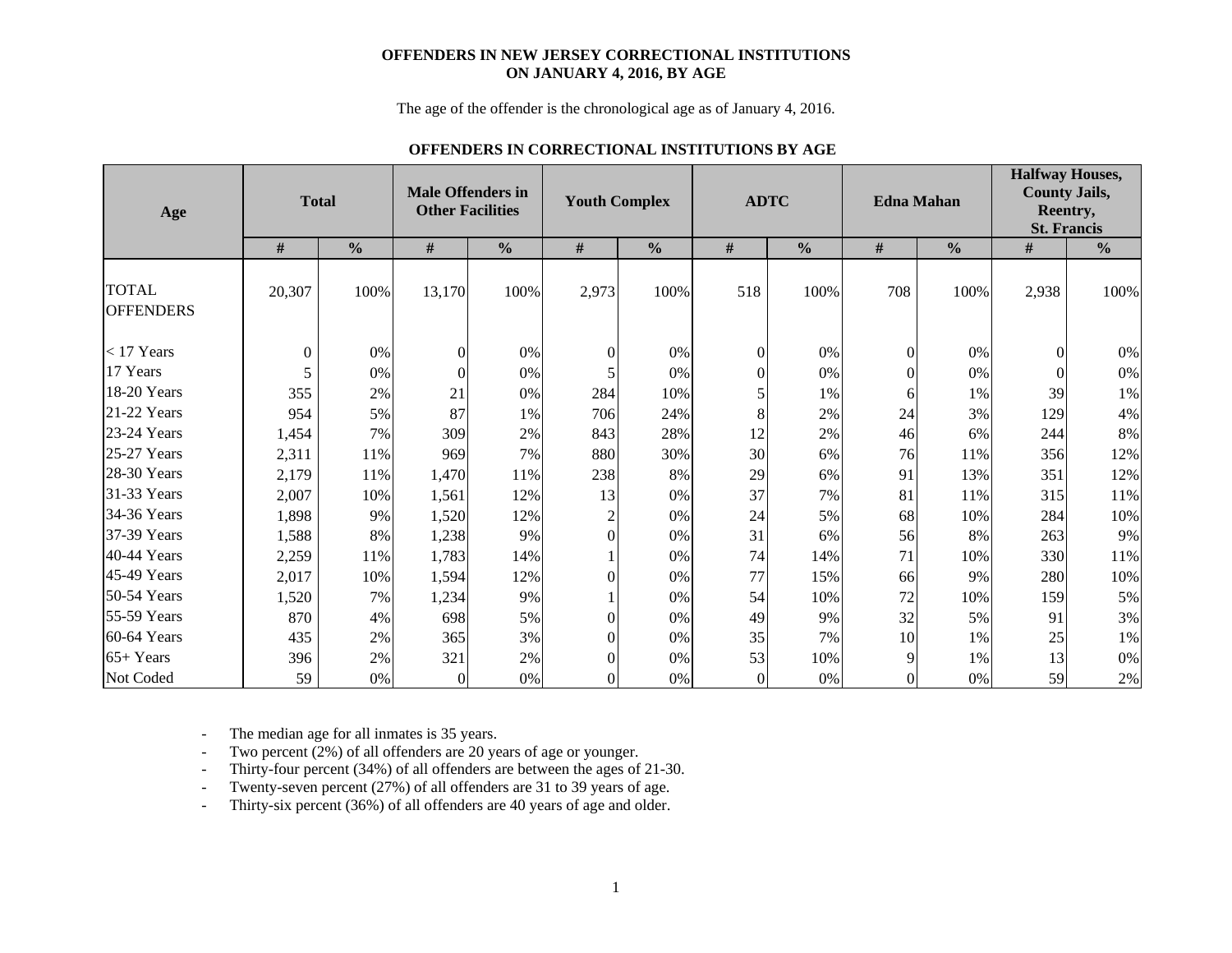# **Prison Complex Offenders By Age**

| Institution              | <b>Total</b>  | < 17<br>Years     | 17<br>Years       | 18-20<br>Years    | $21 - 22$<br>Years | $23 - 24$<br>Years | $25 - 27$<br>Years      | 28-30<br>Years          | $31 - 33$<br>Years | 34-36<br>Years | 37-39<br>Years | 40-44<br>Years | 45-49<br>Years | 50-54<br>Years | 55-59<br>Years | 60-64<br>Years | $65+$<br>Years          | <b>Not</b><br>Coded |
|--------------------------|---------------|-------------------|-------------------|-------------------|--------------------|--------------------|-------------------------|-------------------------|--------------------|----------------|----------------|----------------|----------------|----------------|----------------|----------------|-------------------------|---------------------|
|                          |               |                   |                   |                   |                    |                    |                         |                         |                    |                |                |                |                |                |                |                |                         |                     |
| <b>Bayside</b>           | 1,115         | $\overline{0}$    | $\mathbf 0$       | $\mathbf 0$       | 8                  | 29                 | 108                     | 192                     | 172                | 153            | 100            | 130            | 96             | 52             | 49             | 18             | 8                       | $\mathbf 0$         |
| <b>Main</b>              | 100%          | 0%                | 0%                | 0%                | 1%                 | 3%                 | 10%                     | 17%                     | 15%                | 14%            | 9%             | 12%            | 9%             | 5%             | 4%             | 2%             | 1%                      | 0%                  |
| <b>Bayside</b>           | 631           | $\Omega$          | $\mathbf 0$       | 0                 | $\overline{0}$     | $\overline{7}$     | 37                      | 77                      | 77                 | 71             | 66             | 99             | 91             | 61             | 33             | 6              | 6                       | 0                   |
| Farm                     | 100%          | 0%                | 0%                | 0%                | 0%                 | 1%                 | 6%                      | 12%                     | 12%                | 11%            | 10%            | 16%            | 14%            | 10%            | 5%             | 1%             | 1%                      | 0%                  |
| <b>Bayside</b>           | 349           | $\mathbf 0$       | $\mathbf 0$       | $\mathbf 0$       |                    | 1                  | 16                      | 39                      | 42                 | 50             | 39             | 62             | 49             | 39             | $\overline{7}$ | $\overline{2}$ | $\overline{\mathbf{c}}$ | $\mathbf 0$         |
| Ancora                   | 100%          | 0%                | 0%                | 0%                | 0%                 | 0%                 | 5%                      | 11%                     | 12%                | 14%            | 11%            | 18%            | 14%            | 11%            | 2%             | 1%             | 1%                      | 0%                  |
| <b>Bayside Total</b>     | 2,095<br>100% | $\mathbf 0$<br>0% | $\mathbf 0$<br>0% | $\mathbf 0$<br>0% | 9<br>0%            | 37<br>2%           | 161<br>8%               | 308<br>15%              | 291<br>14%         | 274<br>13%     | 205<br>10%     | 291<br>14%     | 236<br>11%     | 152<br>7%      | 89<br>4%       | 26<br>1%       | 16<br>1%                | $\mathbf 0$<br>0%   |
|                          |               |                   |                   |                   |                    |                    |                         |                         |                    |                |                |                |                |                |                |                |                         |                     |
| <b>CRAF</b>              | 208           | $\overline{0}$    | $\mathbf 0$       | $\mathbf 0$       | $\overline{0}$     | $\overline{0}$     | $6\phantom{1}6$         | 33                      | 32                 | 25             | 14             | 28             | 37             | 24             | 8              | 1              | $\boldsymbol{0}$        | $\mathbf 0$         |
| <b>Jones Farm</b>        | 100%          | 0%                | 0%                | 0%                | 0%                 | 0%                 | 3%                      | 16%                     | 15%                | 12%            | 7%             | 13%            | 18%            | 12%            | 4%             | 0%             | 0%                      | 0%                  |
| <b>CRAF</b>              | 355           | 0                 | $\mathbf 0$       | 5                 | 13                 | 24                 | 53                      | 37                      | 51                 | 24             | 20             | 37             | 45             | 25             | 10             | 7              | 4                       | $\Omega$            |
| <b>Reception</b>         | 100%          | 0%                | 0%                | 1%                | 4%                 | 7%                 | 15%                     | 10%                     | 14%                | 7%             | 6%             | 10%            | 13%            | 7%             | 3%             | 2%             | 1%                      | 0%                  |
| <b>CRAF Total</b>        | 563           | $\overline{0}$    | $\mathbf 0$       | 5                 | 13                 | 24                 | 59                      | 70                      | 83                 | 49             | 34             | 65             | 82             | 49             | 18             | 8              | 4                       | $\mathbf 0$         |
|                          | 100%          | 0%                | 0%                | 1%                | 2%                 | 4%                 | 10%                     | 12%                     | 15%                | 9%             | 6%             | 12%            | 15%            | 9%             | 3%             | 1%             | 1%                      | 0%                  |
| East Jersey Main         | 1,199         | $\overline{0}$    | $\mathbf 0$       | $\mathbf 0$       | $\mathbf 0$        | 13                 | 41                      | 83                      | 103                | 114            | 118            | 205            | 180            | 140            | 104            | 60             | 38                      | $\pmb{0}$           |
|                          | 100%          | 0%                | 0%                | 0%                | 0%                 | 1%                 | 3%                      | 7%                      | 9%                 | 10%            | 10%            | 17%            | 15%            | 12%            | 9%             | 5%             | 3%                      | 0%                  |
| <b>East Jersey Camp</b>  | 30            | $\mathbf 0$       | $\mathbf 0$       | 0                 | $\overline{0}$     | 0                  | $\overline{\mathbf{c}}$ | $\overline{\mathbf{c}}$ | 2                  | 4              | 3              | 8              | 6              | 2              |                | 0              | $\mathbf 0$             | 0                   |
|                          | 100%          | 0%                | 0%                | 0%                | 0%                 | 0%                 | 7%                      | 7%                      | 7%                 | 13%            | 10%            | 27%            | 20%            | 7%             | 3%             | 0%             | 0%                      | 0%                  |
| <b>East Jersey Total</b> | 1,229         | 0                 | $\mathbf 0$       | $\Omega$          | 0                  | 13                 | 43                      | 85                      | 105                | 118            | 121            | 213            | 186            | 142            | 105            | 60             | 38                      | $\Omega$            |
|                          | 100%          | 0%                | 0%                | 0%                | 0%                 | 1%                 | 3%                      | 7%                      | 9%                 | 10%            | 10%            | 17%            | 15%            | 12%            | 9%             | 5%             | 3%                      | 0%                  |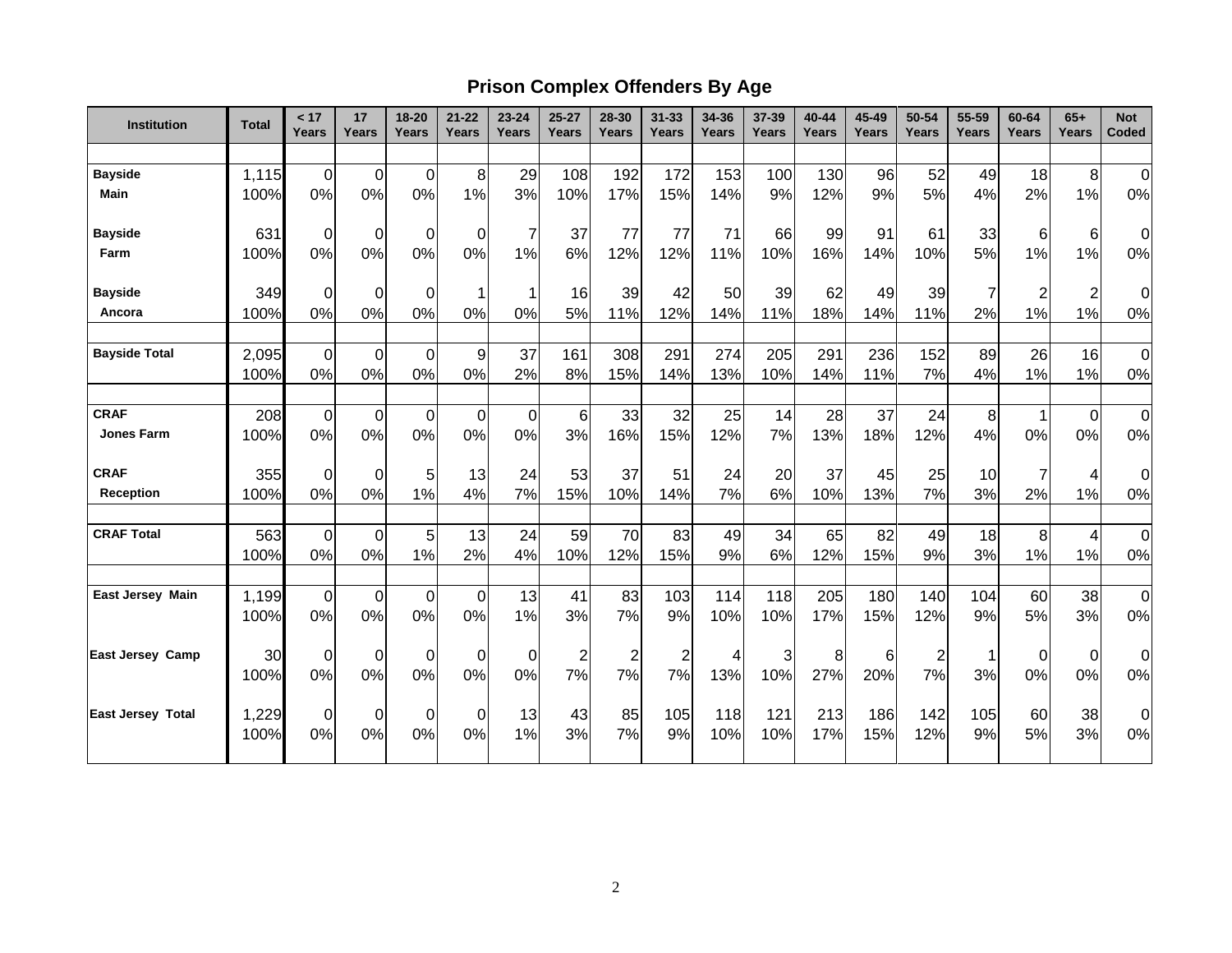## **Prison Complex Offenders By Age**

| <b>Institution</b>                                  | <b>Total</b> | < 17<br>Years  | 17<br>Years | 18-20<br>Years | $21 - 22$<br>Years | $23 - 24$<br>Years | $25 - 27$<br>Years | 28-30<br>Years | $31 - 33$<br>Years | 34-36<br>Years | 37-39<br>Years | $40 - 44$<br>Years | 45-49<br>Years | 50-54<br>Years | 55-59<br>Years | 60-64<br>Years | $65+$<br>Years | <b>Not</b><br>Coded |
|-----------------------------------------------------|--------------|----------------|-------------|----------------|--------------------|--------------------|--------------------|----------------|--------------------|----------------|----------------|--------------------|----------------|----------------|----------------|----------------|----------------|---------------------|
|                                                     |              |                |             |                |                    |                    |                    |                |                    |                |                |                    |                |                |                |                |                |                     |
| <b>NJ State Prison</b>                              | 1,621        | $\Omega$       | 0           | 3              | 19                 | 41                 | 94                 | 141            | 165                | 162            | 147            | 251                | 200            | 175            | 98             | 58             | 67             | $\mathbf 0$         |
|                                                     | 100%         | 0%             | 0%          | 0%             | 1%                 | 3%                 | 6%                 | 9%             | 10%                | 10%            | 9%             | 15%                | 12%            | 11%            | 6%             | 4%             | 4%             | 0%                  |
|                                                     |              |                |             |                |                    |                    |                    |                |                    |                |                |                    |                |                |                |                |                |                     |
| <b>Northern</b>                                     | 2,094        | $\Omega$       | 0           | 4              | 12                 | 44                 | 138                | 209            | 220                | 234            | 189            | 298                | 290            | 215            | 111            | 74             | 56             | $\overline{0}$      |
| Main                                                | 100%         | 0%             | 0%          | 0%             | 1%                 | 2%                 | 7%                 | 10%            | 11%                | 11%            | 9%             | 14%                | 14%            | 10%            | 5%             | 4%             | 3%             | 0%                  |
| <b>Northern</b>                                     | 373          | $\Omega$       | $\Omega$    |                | 13                 | 22                 | 51                 | 52             | 58                 | 41             | 29             | 45                 | 31             | 14             | 5              | 5              | 3              | $\Omega$            |
| <b>Ad Seg Male</b>                                  | 100%         | 0%             | 0%          | 1%             | 3%                 | 6%                 | 14%                | 14%            | 16%                | 11%            | 8%             | 12%                | 8%             | 4%             | 1%             | 1%             | 1%             | 0%                  |
|                                                     |              |                |             |                |                    |                    |                    |                |                    |                |                |                    |                |                |                |                |                |                     |
| <b>Northern Total</b>                               | 2,467        | $\overline{0}$ | $\mathbf 0$ | 8              | 25                 | 66                 | 189                | 261            | 278                | 275            | 218            | 343                | 321            | 229            | 116            | 79             | 59             | $\mathbf 0$         |
|                                                     | 100%         | 0%             | 0%          | 0%             | 1%                 | 3%                 | 8%                 | 11%            | 11%                | 11%            | 9%             | 14%                | 13%            | 9%             | 5%             | 3%             | 2%             | 0%                  |
| <b>Southern</b>                                     | 1,878        | $\Omega$       | 0           | $\Omega$       |                    | 29                 | 140                | 279            | 279                | 276            | 198            | 232                | 202            | 143            | 55             | 23             | 18             | $\Omega$            |
|                                                     | 100%         | 0%             | 0%          | 0%             | 0%                 | 2%                 | 7%                 | 15%            | 15%                | 15%            | 11%            | 12%                | 11%            | 8%             | 3%             | 1%             | 1%             | 0%                  |
|                                                     |              |                |             |                |                    |                    |                    |                |                    |                |                |                    |                |                |                |                |                |                     |
| <b>South Woods</b>                                  | 3,317        | $\Omega$       | $\Omega$    | 5              | 17                 | 99                 | 283                | 326            | 360                | 366            | 315            | 388                | 367            | 344            | 217            | 111            | 119            | 0                   |
|                                                     | 100%         | 0%             | 0%          | 0%             | 1%                 | 3%                 | 9%                 | 10%            | 11%                | 11%            | 9%             | 12%                | 11%            | 10%            | 7%             | 3%             | 4%             | 0%                  |
| <b>Subtotal</b>                                     | 13,170       | $\bf{0}$       | $\bf{0}$    | 21             | 87                 | 309                | 969                | 1,470          | 1,561              | 1,520          | 1,238          | 1,783              | 1,594          | 1,234          | 698            | 365            | 321            | $\bf{0}$            |
| <b>Male Offenders in</b><br><b>Other Facilities</b> | 100%         | 0%             | 0%          | 0%             | 1%                 | 2%                 | 7%                 | 11%            | 12%                | 12%            | 9%             | 14%                | 12%            | 9%             | 5%             | 3%             | 2%             | 0%                  |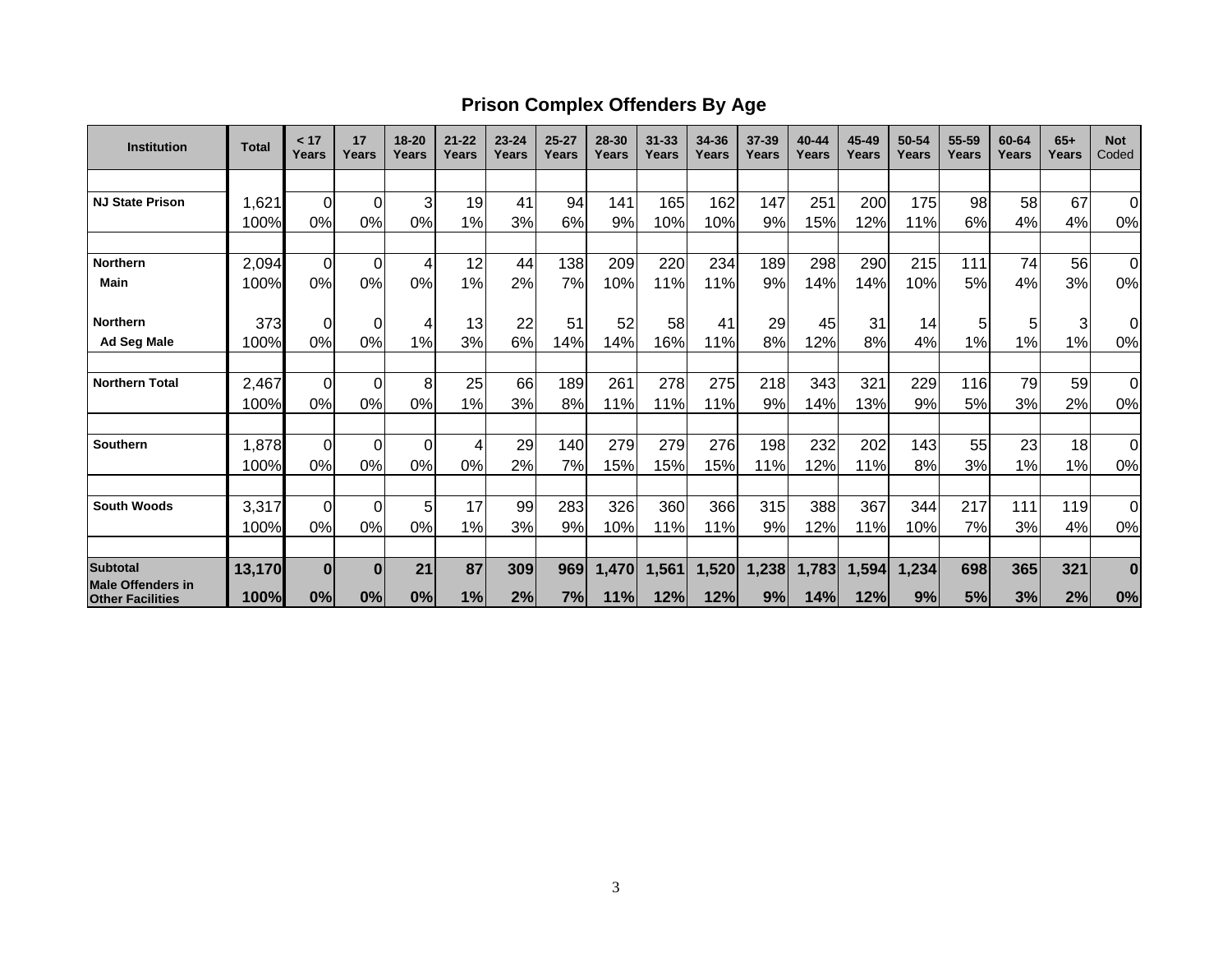**Prison Complex Offenders By Age**

| <b>Institution</b>    | <b>Total</b> | < 17<br>Years | 17<br>Years | $18 - 20$<br>Years | $21 - 22$<br>Years | $23 - 24$<br>Years | $25 - 27$<br>Years | 28-30<br>Years | $31 - 33$<br>Years | 34-36<br>Years | $37 - 39$<br>Years | 40-44<br>Years | 45-49<br>Years | 50-54<br>Years | 55-59<br>Years | 60-64<br>Years  | $65+$<br>Years | <b>Not</b><br>Coded |
|-----------------------|--------------|---------------|-------------|--------------------|--------------------|--------------------|--------------------|----------------|--------------------|----------------|--------------------|----------------|----------------|----------------|----------------|-----------------|----------------|---------------------|
|                       |              |               |             |                    |                    |                    |                    |                |                    |                |                    |                |                |                |                |                 |                |                     |
| <b>ADTC</b>           | 518          |               |             | 5                  | 8                  | 12                 | 30                 | 29             | 37                 | 24             | 31                 | 74             | 77             | 54             | 49             | 35              | 53             | 0                   |
|                       | 100%         | 0%            | 0%l         | 1%                 | 2%                 | 2%                 | 6%                 | 6%             | 7%                 | 5%l            | 6%                 | l 4%           | 15%            | 10%            | 9%             | 7%              | 10%            | 0%                  |
|                       |              |               |             |                    |                    |                    |                    |                |                    |                |                    |                |                |                |                |                 |                |                     |
| <b>Subtotal</b>       | 13,688       | $\bf{0}$      |             | 26                 | 95 <sub>1</sub>    | 321                | 999                | ,499           | 1,598              | 1,544          | .269               | 1,857          | 1,671          | 1,288          | 747            | 400             | 374            | $\bf{0}$            |
|                       | 100%         | 0%            | 0%          | 0%                 | 1%                 | 2%                 | 7%                 | 11%            | 12%                | 11%            | 9%                 | 14%            | 12%            | 9%             | 5%             | 3%              | 3%             | 0%                  |
|                       |              |               |             |                    |                    |                    |                    |                |                    |                |                    |                |                |                |                |                 |                |                     |
| <b>Mahan - Female</b> | 708          |               |             | 6                  | 24                 | 46                 | 76                 | 91             | 81                 | 68             | 56                 | 71             | 66             | 72             | 32             | 10 <sup>1</sup> | 9              | 0                   |
| Prison                | 100%         | 0%            | 0%l         | $1\%$              | 3%                 | 6%                 | l 1%l              | 13%            | 11%                | 10%            | 8%                 | 10%            | 9%             | 10%            | 5%             | 1%              | $1\%$          | 0%                  |
|                       |              |               |             |                    |                    |                    |                    |                |                    |                |                    |                |                |                |                |                 |                |                     |
| <b>Total Prison</b>   | 14,396       |               |             | 32                 | 119                | 367                | 1,075              | 1,590          | 1,679              | 1,612          | .325               | 1,928          | 1,737          | 1,360          | 779            | 410             | 383            | $\bf{0}$            |
| <b>Complex</b>        | 100%         | 0%            | 0%          | 0%                 | 1%                 | 3%                 | 7%l                | 11%            | 12%l               | 11%l           | 9%                 | 13%            | 12%l           | 9%             | 5%             | 3%              | 3%             | 0%                  |

**ADTC** MALE OFFENDERS IN OTHER FACILITIES

**FEMALE OFFENDERS** 



The median age at ADTC is 45 years.

Thirty-six percent (36.9%) of the ADTC offenders are 50 years of age or older. This may be compared with 19.9% of Male Offenders in Other Facilities and 17.4% of female (Edna Mahan) offenders.



The median age for Male Offenders in Other Facilities is 38 years.

Forty-one percent (41.9%) of Male Offenders in Other Facilities are age 25 to 36 (ADTC excluded).



The median age for female inmates (Edna Mahan) is 35 years.

Forty-four percent (44.6%) of the women at Edna Mahan are age 25 to 36.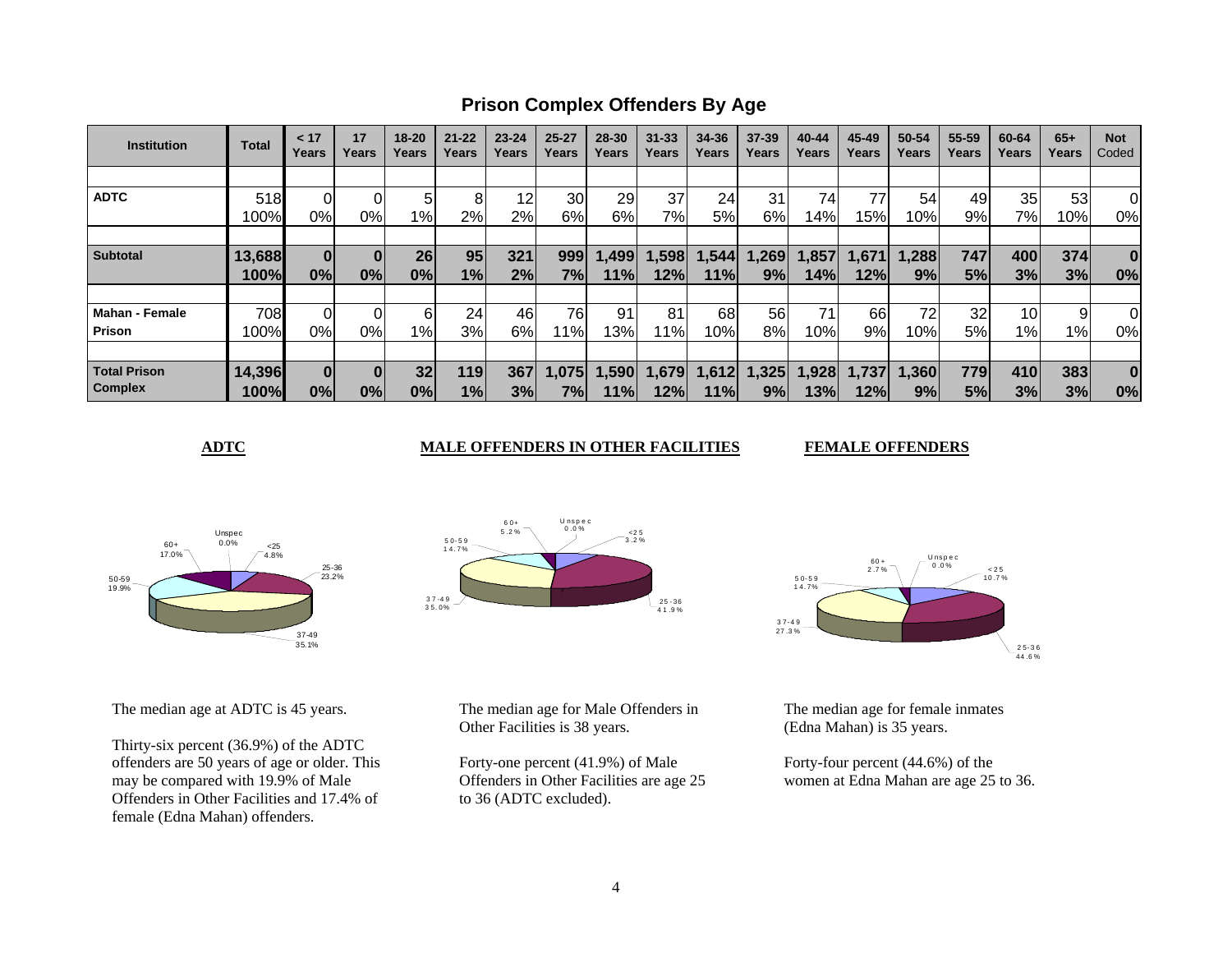# **Youth Complex Offenders By Age**

| <b>Institution</b>         | <b>Total</b> | < 17<br>Years     | 17<br>Years          | 18-20<br>Years | $21 - 22$<br>Years | $23 - 24$<br>Years | $25 - 27$<br>Years | 28-30<br>Years | $31 - 33$<br>Years | 34-36<br>Years       | 37-39<br>Years | 40-44<br>Years | 45-49<br>Years | 50-54<br>Years | 55-59<br>Years | 60-64<br>Years | $65+$<br>Years       | <b>Not</b><br>Coded |
|----------------------------|--------------|-------------------|----------------------|----------------|--------------------|--------------------|--------------------|----------------|--------------------|----------------------|----------------|----------------|----------------|----------------|----------------|----------------|----------------------|---------------------|
|                            |              |                   |                      |                |                    |                    |                    |                |                    |                      |                |                |                |                |                |                |                      |                     |
| <b>Garden State</b>        | 1,510        | $\overline{0}$    | 5 <sub>l</sub>       | 155            | 355                | 423                | 452                | 114            | 3                  | $\overline{2}$       | 0              | 0              | $\Omega$       | 1              | 0              | $\Omega$       | $\mathbf 0$          | $\Omega$            |
|                            | 100%         | 0%                | 0%                   | 10%            | 24%                | 28%                | 30%                | 8%             | 0%                 | 0%                   | 0%             | 0%             | 0%             | 0%             | 0%             | 0%             | 0%                   | 0%                  |
|                            |              |                   |                      |                |                    |                    |                    |                |                    |                      |                |                |                |                |                |                |                      |                     |
| <b>Mountainview</b>        | 804          | $\mathbf 0$       | $\overline{0}$       | 94             | 224                | 232                | 211                | 42             | 1                  | $\pmb{0}$            | $\Omega$       | $\Omega$       | $\Omega$       | 0              | $\Omega$       | $\Omega$       | $\mathbf 0$          | $\Omega$            |
|                            | 100%         | 0%                | 0%                   | 12%            | 28%                | 29%                | 26%                | 5%             | 0%                 | 0%                   | 0%             | 0%             | 0%             | 0%             | 0%             | 0%             | 0%                   | 0%                  |
|                            |              |                   |                      |                |                    |                    |                    |                |                    |                      |                |                |                |                |                |                |                      |                     |
| Wagner                     | 300          | $\mathbf 0$       | $\overline{0}$       | 6              | 45                 | 102                | 114                | 33             | $\Omega$           | $\mathbf 0$          | $\Omega$       | $\Omega$       | $\Omega$       | 0              | $\Omega$       | $\Omega$       | $\overline{0}$       | $\Omega$            |
| Main                       | 100%         | 0%                | 0%                   | 2%             | 15%                | 34%                | 38%                | 11%            | 0%                 | 0%                   | 0%             | 0%             | 0%             | 0%             | 0%             | 0%             | 0%                   | 0%                  |
|                            |              |                   |                      |                |                    |                    |                    |                |                    |                      |                |                |                |                |                |                |                      |                     |
| Wagner                     | 249          | $\mathbf 0$       | $\overline{0}$       | 27             | 67                 | 60                 | 58                 | 33             | 3                  | $\overline{0}$       | 0              |                | 0              | 0              |                | 0              | $\overline{0}$       | 0l                  |
| Ad Seg                     | 100%         | 0%                | 0%                   | 11%            | 27%                | 24%                | 23%                | 13%            | 1%                 | 0%                   | 0%             | 0%             | 0%             | 0%             | 0%             | 0%             | 0%                   | 0%                  |
| Wagner                     | 110          |                   |                      |                | 15                 | 26                 | 45                 | 16             |                    |                      | $\Omega$       |                |                |                |                |                |                      | $\overline{0}$      |
| <b>Minimum Units</b>       | 100%         | $\mathbf 0$<br>0% | $\overline{0}$<br>0% | 2<br>2%        |                    |                    |                    |                | 6                  | $\overline{0}$<br>0% | 0%             | 0<br>0%        | $\Omega$<br>0% | 0<br>0%        | 0%             | $\Omega$<br>0% | $\overline{0}$<br>0% |                     |
|                            |              |                   |                      |                | 14%                | 24%                | 41%                | 15%            | 5%                 |                      |                |                |                |                |                |                |                      | 0%                  |
| Wagner                     | 659          | $\mathbf 0$       | $\overline{0}$       | 35             | 127                | 188                | 217                | 82             | 9                  | $\mathbf 0$          | $\Omega$       |                | $\Omega$       | 0              | $\Omega$       | $\Omega$       | $\overline{0}$       | $\overline{0}$      |
| <b>Total</b>               | 100%         | 0%                | 0%                   | 5%             | 19%                | 29%                | 33%                | 12%            | 1%                 | 0%                   | 0%             | 0%             | 0%             | 0%             | 0%             | 0%             | 0%                   | 0%                  |
|                            |              |                   |                      |                |                    |                    |                    |                |                    |                      |                |                |                |                |                |                |                      |                     |
| <b>Total Youth Complex</b> | 2,973        | $\bf{0}$          | 5                    | 284            | 706                | 843                | 880                | 238            | 13                 | $\overline{2}$       | $\bf{0}$       |                | $\bf{0}$       |                | $\bf{0}$       | $\bf{0}$       | $\bf{0}$             | $\bf{0}$            |
|                            | 100%         | 0%                | 0%                   | 10%            | 24%                | 28%                | 30%                | 8%             | 0%                 | 0%                   | 0%             | 0%             | 0%             | 0%             | 0%             | 0%             | 0%                   | 0%                  |